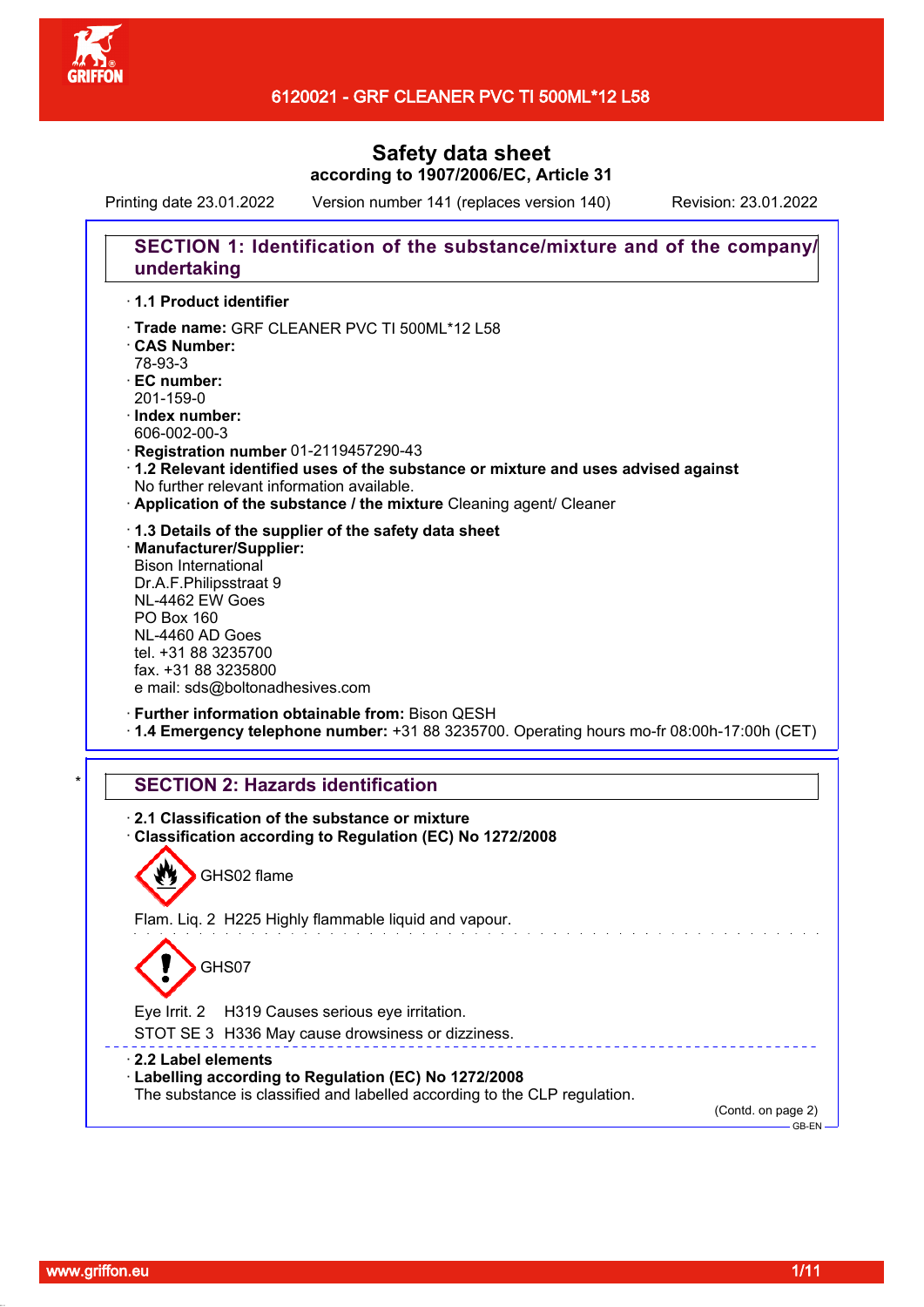

Printing date 23.01.2022 Version number 141 (replaces version 140) Revision: 23.01.2022

(Contd. of page 1)

#### Trade name: GRF CLEANER PVC TI 500ML\*12 L58

· **Hazard pictograms**



- · **Signal word** Danger
- · **Hazard-determining components of labelling:** butanone
- · **Hazard statements**
- H225 Highly flammable liquid and vapour.
- H319 Causes serious eye irritation.
- H336 May cause drowsiness or dizziness.
- · **Precautionary statements**
- P101 If medical advice is needed, have product container or label at hand.
- P102 Keep out of reach of children.
- P210 Keep away from heat, hot surfaces, sparks, open flames and other ignition sources. No smoking.
- P261 Avoid breathing vapours.
- P370+P378 In case of fire: Use to extinguish: Water haze, Alcohol resistant foam, Fireextinguishing powder, Carbon dioxide.
- P403+P233 Store in a well-ventilated place. Keep container tightly closed.
- P501 Dispose of contents/container in accordance with national regulations.

### · **Additional information:**

EUH066 Repeated exposure may cause skin dryness or cracking.

- Labelling of packages where the contents do not exceed 125 ml
- · **Hazard pictograms**



- · **Signal word** Danger
- · **Hazard-determining components of labelling:**
- butanone
- · **Hazard statements**
- H336 May cause drowsiness or dizziness.
- · **Precautionary statements**
- P101 If medical advice is needed, have product container or label at hand.
- P102 Keep out of reach of children.
- P261 Avoid breathing vapours.
- P501 Dispose of contents/container in accordance with national regulations.
- · **2.3 Other hazards**
- · **Results of PBT and vPvB assessment**
- · **PBT:** Not applicable.
- · **vPvB:** Not applicable.

(Contd. on page 3) GB-EN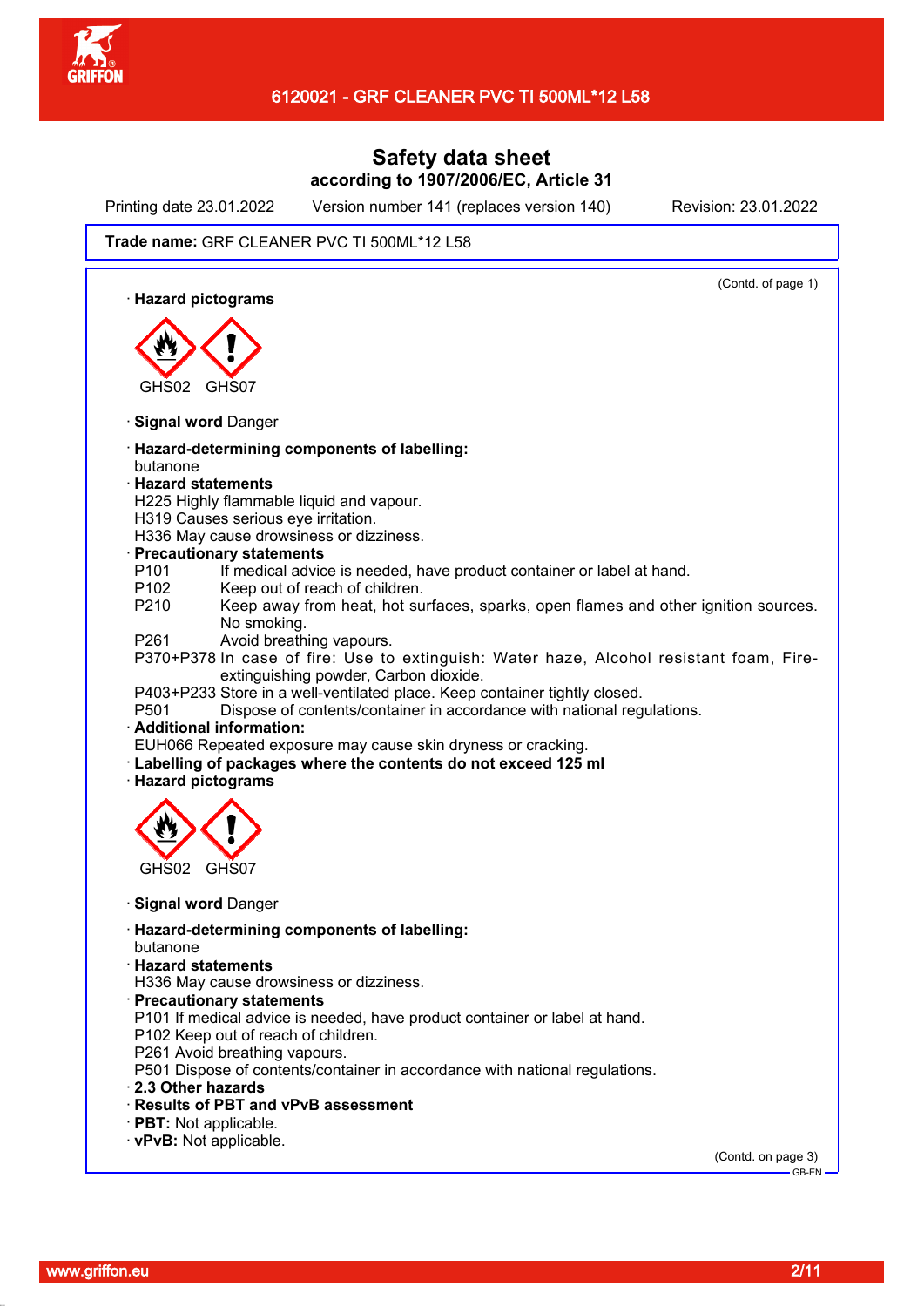

Printing date 23.01.2022 Version number 141 (replaces version 140) Revision: 23.01.2022

Trade name: GRF CLEANER PVC TI 500ML\*12 L58

· **Determination of endocrine-disrupting properties**

(Contd. of page 2)

List II

### **SECTION 3: Composition/information on ingredients**

- · **3.1 Substances**
- · **CAS No. Description**
- 78-93-3 butanone
- · **Identification number(s)**
- · **EC number:** 201-159-0
- · **Index number:** 606-002-00-3

### **SECTION 4: First aid measures**

- · **4.1 Description of first aid measures**
- · **General information:** No special measures required.
- · **After inhalation:**
- Supply fresh air; consult doctor in case of complaints. No special measures required.
- · **After skin contact:** Generally the product does not irritate the skin.
- · **After eye contact:**

Rinse opened eye for several minutes under running water. If symptoms persist, consult a doctor. · **After swallowing:** If symptoms persist consult doctor.

- · **4.2 Most important symptoms and effects, both acute and delayed**
- No further relevant information available.
- · **4.3 Indication of any immediate medical attention and special treatment needed** No further relevant information available.

|  | <b>SECTION 5: Firefighting measures</b> |  |
|--|-----------------------------------------|--|
|--|-----------------------------------------|--|

- · **5.1 Extinguishing media**
- · **Suitable extinguishing agents:**
- Water haze

Alcohol resistant foam

Fire-extinguishing powder

- Carbon dioxide
- · **For safety reasons unsuitable extinguishing agents:** Water with full jet
- · **5.2 Special hazards arising from the substance or mixture**
- No further relevant information available.
- · **5.3 Advice for firefighters**
- · **Protective equipment:** No special measures required.
- · **Additional information**
- Cool endangered receptacles with water spray.

Collect contaminated fire fighting water separately. It must not enter the sewage system.

(Contd. on page 4)

 $-$ GB-EN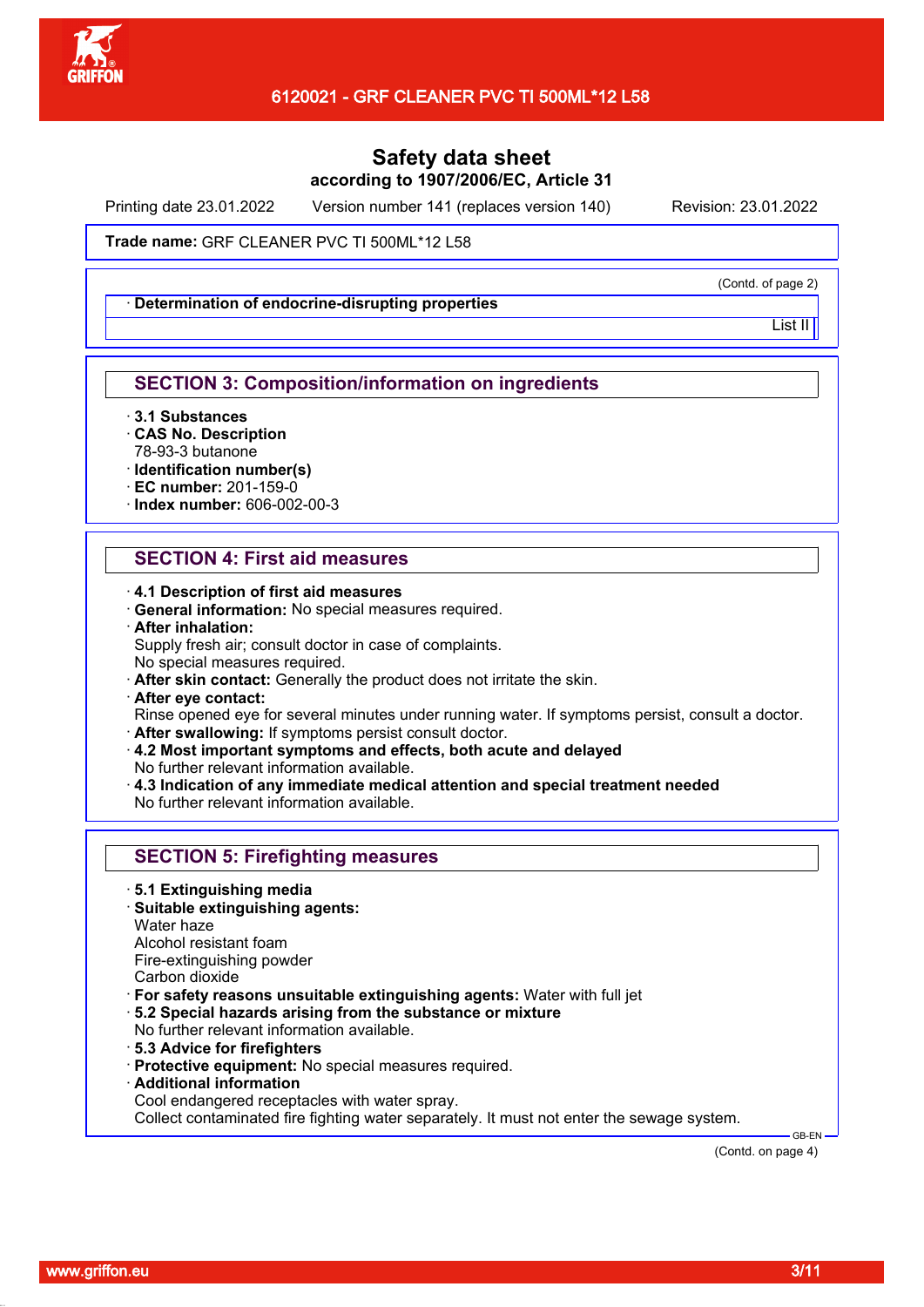

Printing date 23.01.2022 Version number 141 (replaces version 140) Revision: 23.01.2022

#### Trade name: GRF CLEANER PVC TI 500ML\*12 L58

(Contd. of page 3)

### \* **SECTION 6: Accidental release measures**

- · **6.1 Personal precautions, protective equipment and emergency procedures** Wear protective equipment. Keep unprotected persons away.
- · **6.2 Environmental precautions:** Do not allow to enter sewers/ surface or ground water.
- · **6.3 Methods and material for containment and cleaning up:** Send for recovery or disposal in suitable receptacles. Absorb with liquid-binding material (sand, diatomite, acid binders, universal binders, sawdust).
- Ensure adequate ventilation. · **6.4 Reference to other sections**
- See Section 7 for information on safe handling.

See Section 8 for information on personal protection equipment.

See Section 13 for disposal information.

## **SECTION 7: Handling and storage**

· **7.1 Precautions for safe handling** Ensure good interior ventilation, especially at floor level. (Fumes are heavier than air). Ensure good ventilation/exhaustion at the workplace. Prevent formation of aerosols. · **Information about fire - and explosion protection:**

Keep ignition sources away - Do not smoke.

Protect against electrostatic charges.

- · **7.2 Conditions for safe storage, including any incompatibilities**
- · **Storage:**
- · **Requirements to be met by storerooms and receptacles:** Store in a cool location.
- · **Information about storage in one common storage facility:** Not required.
- · **Further information about storage conditions:**
- Keep container tightly sealed.

Store in cool, dry conditions in well sealed receptacles.

- · **Storage class:** 3
- · **7.3 Specific end use(s)** No further relevant information available.

### **SECTION 8: Exposure controls/personal protection**

· **8.1 Control parameters**

| 78-93-3 butanone<br>WEL Short-term value: 899 mg/m <sup>3</sup> , 300 ppm<br>Long-term value: 600 mg/m <sup>3</sup> , 200 ppm<br>Sk, BMGV<br>$\cdot$ DNELs<br>78-93-3 butanone | · Ingredients with limit values that require monitoring at the workplace: |                                   |  |
|--------------------------------------------------------------------------------------------------------------------------------------------------------------------------------|---------------------------------------------------------------------------|-----------------------------------|--|
|                                                                                                                                                                                |                                                                           |                                   |  |
|                                                                                                                                                                                |                                                                           |                                   |  |
|                                                                                                                                                                                |                                                                           |                                   |  |
|                                                                                                                                                                                |                                                                           |                                   |  |
|                                                                                                                                                                                | Consumer, oral, longterm exposition<br>Oral                               | 31 mg/kg bw/day                   |  |
| 412 mg/kg bw/day<br>Consumer, dermal, longterm exposition<br>Dermal                                                                                                            |                                                                           |                                   |  |
| Inhalative   Consumer, inhalation, longterm exposition  <br>106 mg/m <sup>3</sup>                                                                                              |                                                                           |                                   |  |
|                                                                                                                                                                                |                                                                           | (Contd. on page 5)<br>$-$ GB-FN - |  |

www.griffon.eu **4/11**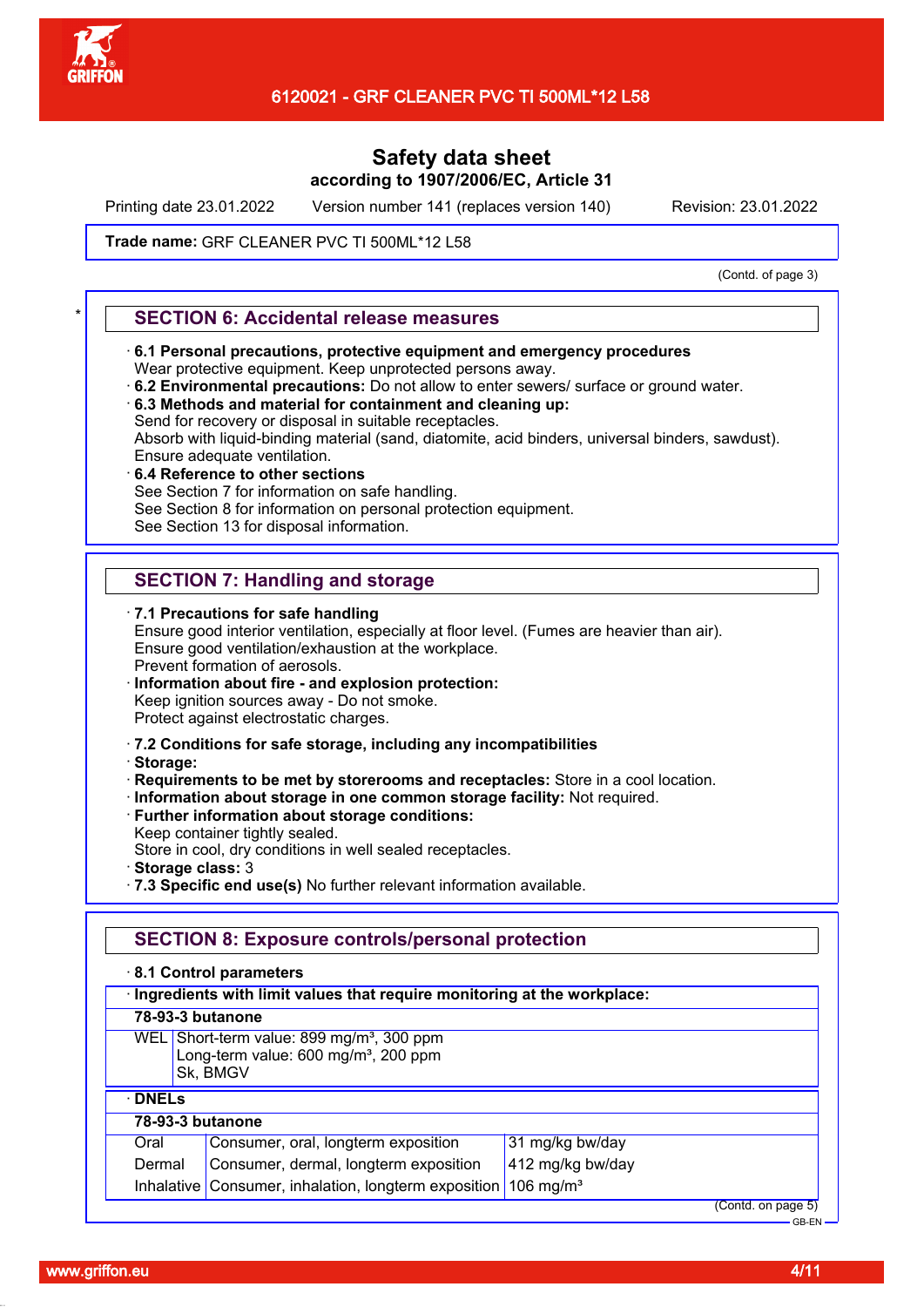

Printing date 23.01.2022 Version number 141 (replaces version 140) Revision: 23.01.2022

#### Trade name: GRF CLEANER PVC TI 500ML\*12 L58

| · PNECs                    | (Contd. of page 4)                                                                                    |
|----------------------------|-------------------------------------------------------------------------------------------------------|
| 78-93-3 butanone           |                                                                                                       |
| Fresh water                | 55.8 mg/l                                                                                             |
| Marine water 55.8 mg/l     |                                                                                                       |
| Soil                       | 22.5 mg/kg                                                                                            |
|                            |                                                                                                       |
|                            | · Ingredients with biological limit values:                                                           |
| 78-93-3 butanone           |                                                                                                       |
| BMGV 70 µmol/L             |                                                                                                       |
|                            | Medium: urine                                                                                         |
|                            | Sampling time: post shift                                                                             |
|                            | Parameter: butan-2-one                                                                                |
|                            | Additional information: The lists valid during the making were used as basis.                         |
| 8.2 Exposure controls      |                                                                                                       |
|                            | Appropriate engineering controls No further data; see item 7.                                         |
|                            | · Individual protection measures, such as personal protective equipment                               |
|                            | · General protective and hygienic measures:                                                           |
|                            | The usual precautionary measures are to be adhered to when handling chemicals.                        |
|                            | Keep away from foodstuffs, beverages and feed.                                                        |
|                            | Immediately remove all soiled and contaminated clothing                                               |
|                            | Wash hands before breaks and at the end of work.                                                      |
|                            | Do not inhale gases / fumes / aerosols.                                                               |
|                            | Avoid contact with the eyes.                                                                          |
|                            | Avoid contact with the eyes and skin.                                                                 |
| · Respiratory protection:  |                                                                                                       |
|                            | Use suitable respiratory protective device in case of insufficient ventilation.                       |
|                            | · Recommended filter device for short term use: Filter A                                              |
| · Hand protection          |                                                                                                       |
| Solvent resistant gloves   |                                                                                                       |
|                            | The glove material has to be impermeable and resistant to the product/ the substance/ the             |
| preparation.               |                                                                                                       |
|                            | Selection of the glove material on consideration of the penetration times, rates of diffusion and the |
| degradation                |                                                                                                       |
| · Material of gloves       |                                                                                                       |
| Butyl rubber, BR           |                                                                                                       |
|                            | Recommended thickness of the material: > 0,7 mm                                                       |
|                            | · Penetration time of glove material                                                                  |
|                            | For the mixture of chemicals mentioned below the penetration time has to be at least 120 minutes      |
|                            | (Permeation according to EN 374 Part 3: Level 4).                                                     |
| <b>Eye/face protection</b> |                                                                                                       |
|                            |                                                                                                       |
|                            |                                                                                                       |
|                            | Tightly sealed goggles                                                                                |
|                            |                                                                                                       |
|                            |                                                                                                       |
|                            | Goggles recommended during refilling                                                                  |
|                            | <b>Body protection:</b> Solvent resistant protective clothing                                         |

(Contd. on page 6)

GB-EN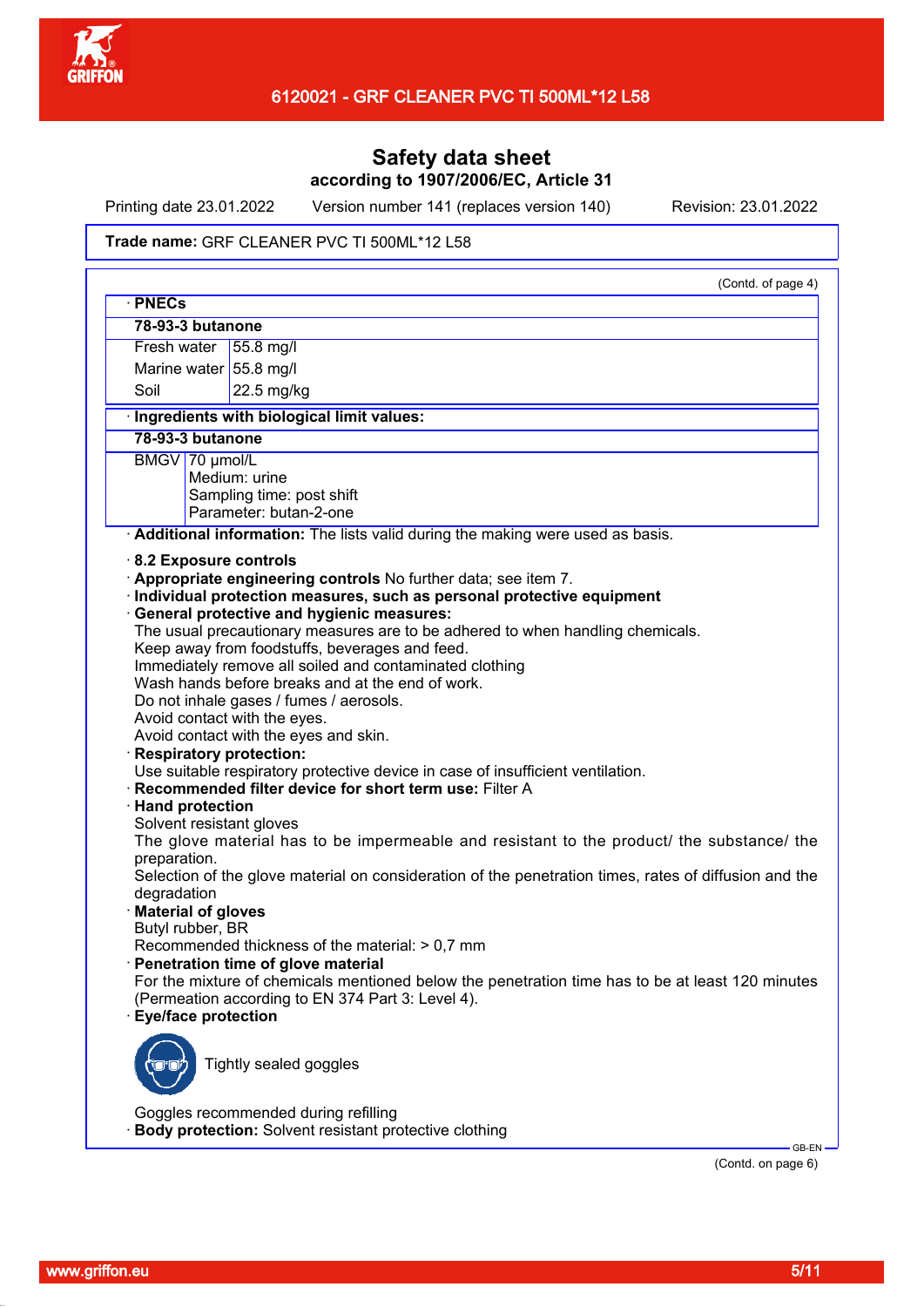

Printing date 23.01.2022 Version number 141 (replaces version 140) Revision: 23.01.2022

#### Trade name: GRF CLEANER PVC TI 500ML\*12 L58

(Contd. of page 5)

| 9.1 Information on basic physical and chemical properties  |                                                      |
|------------------------------------------------------------|------------------------------------------------------|
| <b>General Information</b>                                 | Fluid                                                |
| · Physical state<br>· Colour:                              | Colourless                                           |
| · Odour:                                                   | Like ketone                                          |
| Odour threshold:                                           | Not determined.                                      |
| Melting point/freezing point:                              | $-86.3 °C$                                           |
|                                                            |                                                      |
| <b>Boiling point or initial boiling point and</b>          | 79-80.5 °C                                           |
| boiling range                                              |                                                      |
| · Flammability                                             | Not applicable.                                      |
| <b>Lower and upper explosion limit</b><br>· Lower:         | 1.8 Vol %                                            |
|                                                            |                                                      |
| · Upper:                                                   | 11.5 Vol %<br>$-9 °C$                                |
| · Flash point:                                             |                                                      |
| · Auto-ignition temperature:                               | Not determined.                                      |
| Decomposition temperature:                                 | Not determined.<br>Not determined.                   |
| ∴pH                                                        |                                                      |
| · Viscosity:                                               | Not determined.                                      |
| · Kinematic viscosity                                      | 0.4 mPas                                             |
| Dynamic at 20 °C:                                          |                                                      |
| · Solubility                                               |                                                      |
| water at 20 °C:                                            | 290 g/l                                              |
| · Partition coefficient n-octanol/water (log               | Not determined.                                      |
| value)                                                     |                                                      |
| · Vapour pressure at 20 °C:                                | 105 hPa                                              |
| · Density and/or relative density                          |                                                      |
| Density at 20 °C:<br>· Relative density                    | $0.804 - 0.807$ g/cm <sup>3</sup><br>Not determined. |
| · Vapour density                                           | Not determined.                                      |
|                                                            |                                                      |
| 9.2 Other information                                      | All relevant physical data were determined for the   |
|                                                            | mixture. All non-determined data are not             |
|                                                            | measurable or not relevant for the                   |
|                                                            | characterization of the mixture.                     |
| · Appearance:<br>$\cdot$ Form:                             | Fluid                                                |
|                                                            |                                                      |
| Important information on protection of health              |                                                      |
| and environment, and on safety.<br>· Ignition temperature: | 514 °C                                               |
| · Explosive properties:                                    | Product is not explosive. However, formation of      |
|                                                            | explosive air/vapour mixtures are possible.          |
| Organic solvents:                                          | 100.0%                                               |
| · Solids content:                                          | 0.0 %                                                |
| Change in condition                                        |                                                      |
| <b>Evaporation rate</b>                                    | Not determined.                                      |
|                                                            |                                                      |
| Information with regard to physical hazard<br>classes      |                                                      |
|                                                            |                                                      |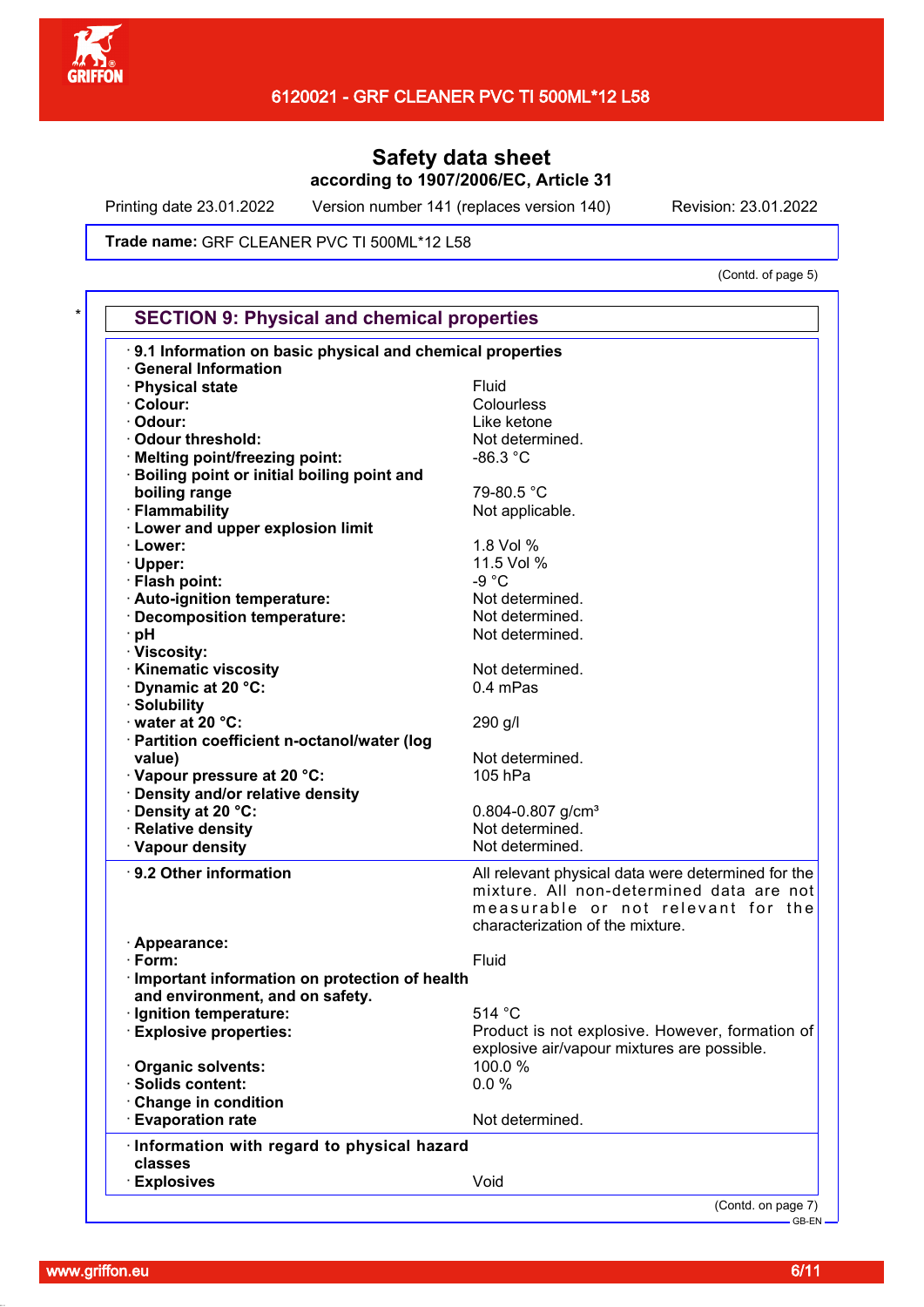

Printing date 23.01.2022 Version number 141 (replaces version 140) Revision: 23.01.2022

#### Trade name: GRF CLEANER PVC TI 500ML\*12 L58

|                                         | (Contd. of page 6)                  |
|-----------------------------------------|-------------------------------------|
| · Flammable gases                       | Void                                |
| ∙ Aerosols                              | Void                                |
| Oxidising gases                         | Void                                |
| · Gases under pressure                  | Void                                |
| · Flammable liquids                     | Highly flammable liquid and vapour. |
| $\cdot$ Flammable solids                | Void                                |
| · Self-reactive substances and mixtures | Void                                |
| · Pyrophoric liquids                    | Void                                |
| · Pyrophoric solids                     | Void                                |
| · Self-heating substances and mixtures  | Void                                |
| · Substances and mixtures, which emit   |                                     |
| flammable gases in contact with water   | Void                                |
| · Oxidising liquids                     | Void                                |
| <b>Oxidising solids</b>                 | Void                                |
| Organic peroxides                       | Void                                |
| Corrosive to metals                     | Void                                |
| · Desensitised explosives               | Void                                |

### **SECTION 10: Stability and reactivity**

- · **10.1 Reactivity** No further relevant information available.
- · **10.2 Chemical stability**
- · **Thermal decomposition / conditions to be avoided:**

No decomposition if used according to specifications.

- · **10.3 Possibility of hazardous reactions** No dangerous reactions known.
- · **10.4 Conditions to avoid** No further relevant information available.
- · **10.5 Incompatible materials:** No further relevant information available.

· **10.6 Hazardous decomposition products:** Danger of forming toxic pyrolysis products.

### **SECTION 11: Toxicological information**

· **11.1 Information on hazard classes as defined in Regulation (EC) No 1272/2008** · **Acute toxicity** Based on available data, the classification criteria are not met.

#### · **LD/LC50 values relevant for classification:**

#### **78-93-3 butanone**

Oral LD50 3300 mg/kg (rat)

Dermal LD50 5000 mg/kg (rabbit)

· **Skin corrosion/irritation** Based on available data, the classification criteria are not met.

- · **Serious eye damage/irritation** Causes serious eye irritation.
- · **Respiratory or skin sensitisation** Based on available data, the classification criteria are not met.
- **Germ cell mutagenicity**

Not applicable.

Based on available data, the classification criteria are not met.

- · **Carcinogenicity** Based on available data, the classification criteria are not met.
- · **Reproductive toxicity** Based on available data, the classification criteria are not met.
- · **STOT-single exposure** May cause drowsiness or dizziness.

· **STOT-repeated exposure** Based on available data, the classification criteria are not met.

(Contd. on page 8) GB-EN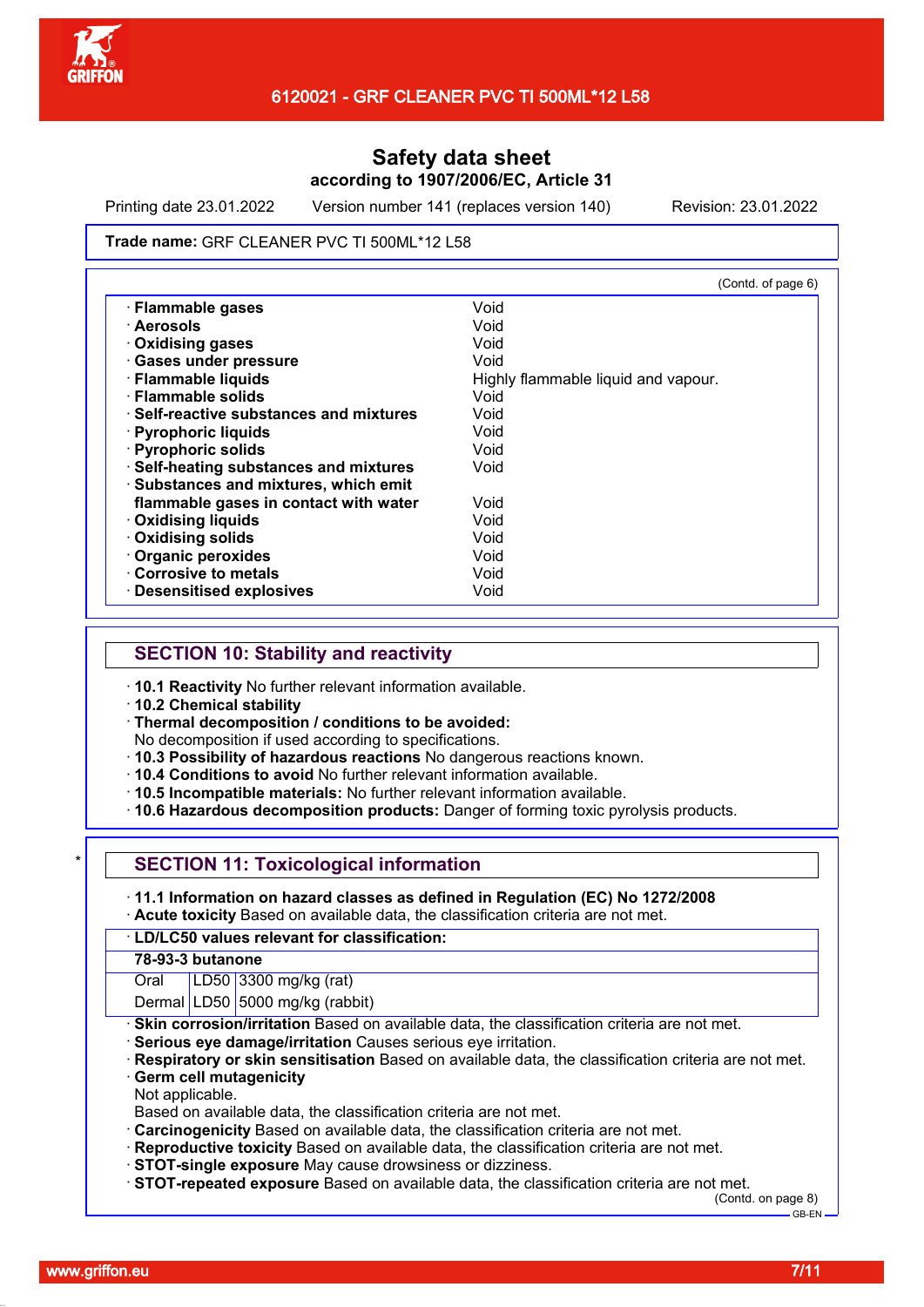

Printing date 23.01.2022 Version number 141 (replaces version 140) Revision: 23.01.2022

(Contd. of page 7)

List II<sup>I</sup>

#### Trade name: GRF CLEANER PVC TI 500ML\*12 L58

· **Aspiration hazard** Based on available data, the classification criteria are not met.

· **Additional toxicological information:**

· **Acute effects (acute toxicity, irritation and corrosivity)** Not applicable.

· **Sensitisation** Not applicable.

- · **Repeated dose toxicity** Not applicable.
- · **11.2 Information on other hazards**

· **Endocrine disrupting properties**

### **SECTION 12: Ecological information**

#### · **12.1 Toxicity**

- · **Aquatic toxicity:** No further relevant information available.
- · **12.2 Persistence and degradability** No further relevant information available.
- · **12.3 Bioaccumulative potential** No further relevant information available.
- · **12.4 Mobility in soil** No further relevant information available.
- · **12.5 Results of PBT and vPvB assessment**
- · **PBT:** Not applicable.
- · **vPvB:** Not applicable.
- · **12.6 Endocrine disrupting properties**

For information on endocrine disrupting properties see section 11.

- · **12.7 Other adverse effects**
- · **Additional ecological information:**

· **General notes:**

Water hazard class 1 (German Regulation) (Assessment by list): slightly hazardous for water Do not allow undiluted product or large quantities of it to reach ground water, water course or sewage system.

### **SECTION 13: Disposal considerations**

### · **13.1 Waste treatment methods**

· **Recommendation**

Must not be disposed together with household garbage. Do not allow product to reach sewage system.

Disposal must be made according to official regulations.

#### · **Uncleaned packaging:**

· **Recommendation:**

Packagings that may not be cleansed are to be disposed of in the same manner as the product.

## **SECTION 14: Transport information**

· **14.1 UN number or ID number**

· **ADR/ADN, IMDG, IATA** UN1193

(Contd. on page 9)

GB-EN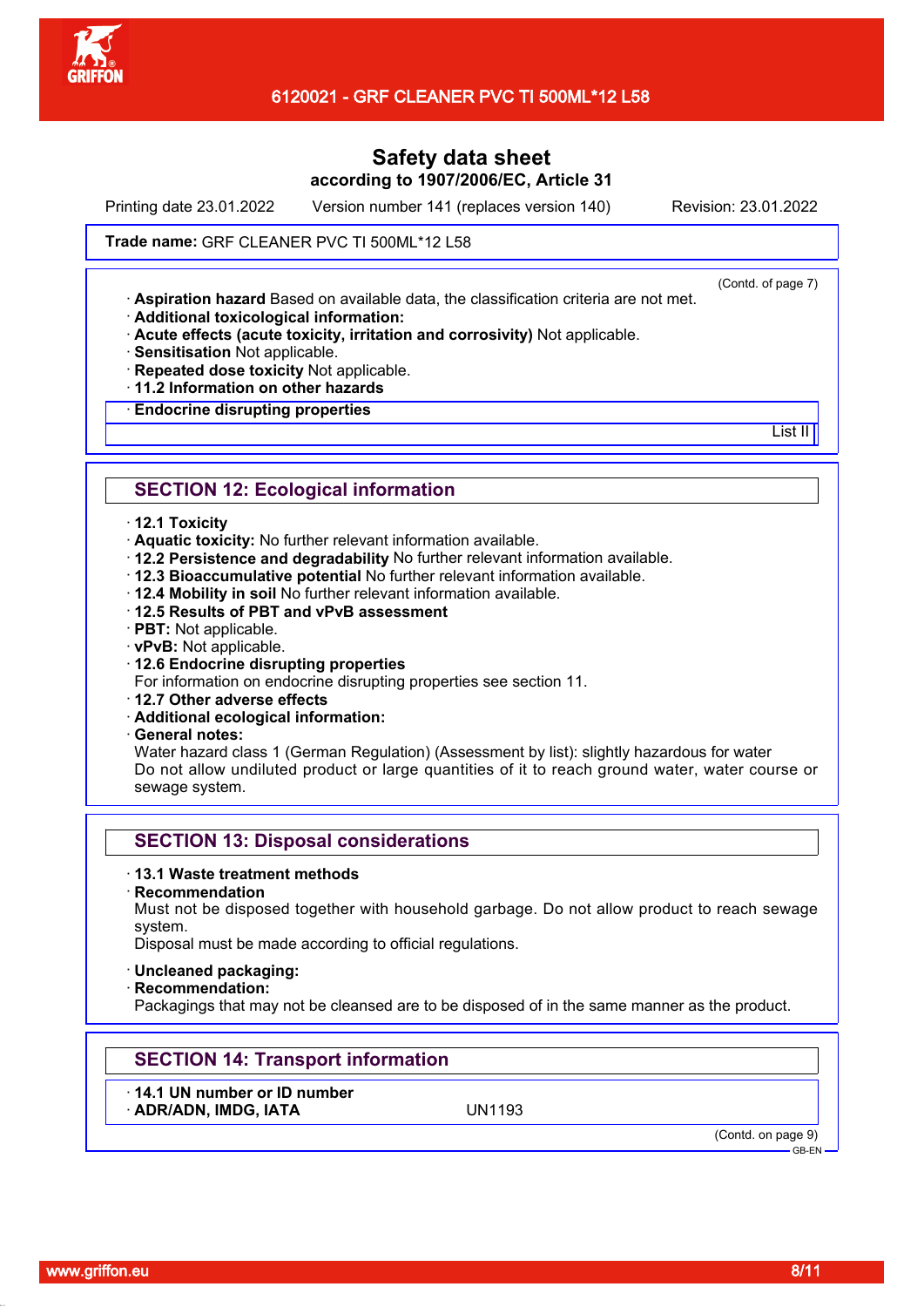

Printing date 23.01.2022 Version number 141 (replaces version 140) Revision: 23.01.2022

#### Trade name: GRF CLEANER PVC TI 500ML\*12 L58

|                                                                                                                              | (Contd. of page 8)                                                                                                       |
|------------------------------------------------------------------------------------------------------------------------------|--------------------------------------------------------------------------------------------------------------------------|
| 14.2 UN proper shipping name<br>· ADR/ADN<br>· IMDG, IATA                                                                    | 1193 ETHYL METHYL KETONE (METHYL<br>ETHYL KETONE)<br>ETHYL METHYL KETONE (METHYL ETHYL<br><b>KETONE)</b>                 |
| 14.3 Transport hazard class(es)                                                                                              |                                                                                                                          |
| · ADR/ADN                                                                                                                    |                                                                                                                          |
|                                                                                                                              |                                                                                                                          |
|                                                                                                                              |                                                                                                                          |
| · Class                                                                                                                      | 3 (F1) Flammable liquids.                                                                                                |
| · Label                                                                                                                      | 3                                                                                                                        |
| · IMDG, IATA                                                                                                                 |                                                                                                                          |
| · Class                                                                                                                      | 3 Flammable liquids.                                                                                                     |
| · Label                                                                                                                      | 3                                                                                                                        |
| 14.4 Packing group<br>· ADR/ADN, IMDG, IATA                                                                                  | $\mathbf{II}$                                                                                                            |
| 14.5 Environmental hazards:<br>· Marine pollutant:                                                                           | <b>No</b>                                                                                                                |
| 14.6 Special precautions for user<br>· Hazard identification number (Kemler code): 33<br>· EMS Number:<br>· Stowage Category | Warning: Flammable liquids.<br>$F-E$ , S-D<br>B                                                                          |
| 14.7 Maritime transport in bulk according to<br><b>IMO instruments</b>                                                       | Not applicable.                                                                                                          |
| · Transport/Additional information:<br><b>Quantity limitations</b>                                                           | On passenger aircraft/rail: 5 L<br>On cargo aircraft only: 60 L                                                          |
| · ADR/ADN<br>· Limited quantities (LQ)<br><b>Excepted quantities (EQ)</b>                                                    | 1L<br>Code: E2<br>Maximum net quantity per inner packaging: 30 ml<br>Maximum net quantity per outer packaging: 500<br>ml |
| · Transport category<br>· Tunnel restriction code                                                                            | $\overline{2}$<br>D/E                                                                                                    |
|                                                                                                                              |                                                                                                                          |
| $\cdot$ IMDG                                                                                                                 |                                                                                                                          |
| · Limited quantities (LQ)<br>· Excepted quantities (EQ)                                                                      | 1L<br>Code: E2                                                                                                           |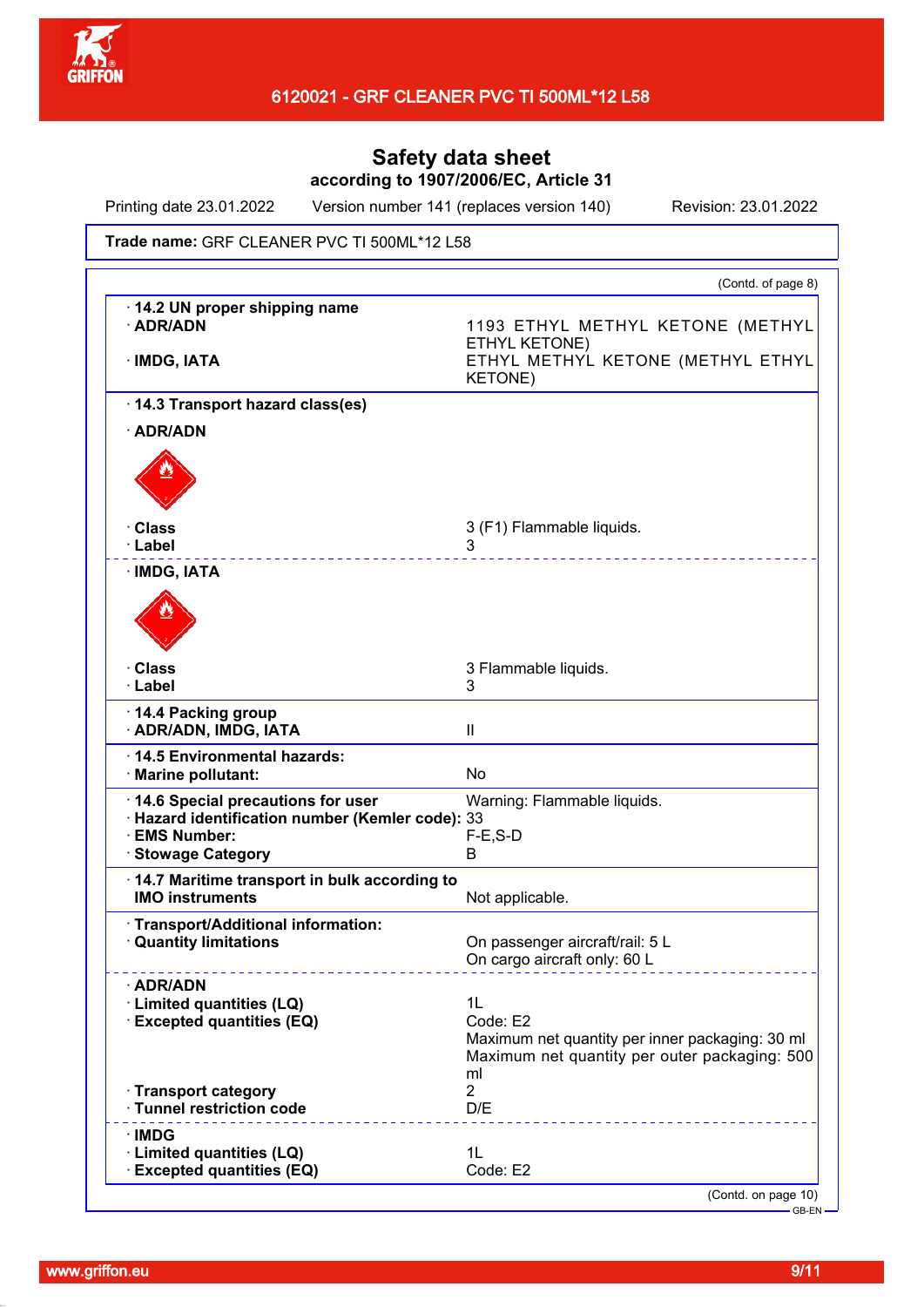

Printing date 23.01.2022 Version number 141 (replaces version 140) Revision: 23.01.2022

#### Trade name: GRF CLEANER PVC TI 500ML\*12 L58

|                        | (Contd. of page 9)                                                                                                                                                                                                                                                            |
|------------------------|-------------------------------------------------------------------------------------------------------------------------------------------------------------------------------------------------------------------------------------------------------------------------------|
| · Remarks:             | Maximum net quantity per inner packaging: 30 ml<br>Maximum net quantity per outer packaging: 500<br>ml<br>Under certain conditions substances in Class 3<br>(flammable liquids) can be classified in<br>packinggroup III.<br>See IMDG, Part 2, Chapter 2.3, Paragraph 2.3.2.2 |
| UN "Model Regulation": | UN 1193 ETHYL METHYL KETONE (METHYL<br>ETHYL KETONE), 3, II                                                                                                                                                                                                                   |

### **SECTION 15: Regulatory information**

· **15.1 Safety, health and environmental regulations/legislation specific for the substance or mixture**

- · **Directive 2012/18/EU**
- · **Named dangerous substances ANNEX I** Substance is not listed.
- · **Seveso category** P5c FLAMMABLE LIQUIDS

· **Qualifying quantity (tonnes) for the application of lower-tier requirements** 5000 t

· **Qualifying quantity (tonnes) for the application of upper-tier requirements** 50000 t

**REGULATION (EC) No 1907/2006 ANNEX XVII Conditions of restriction: 3** 

· **DIRECTIVE 2011/65/EU on the restriction of the use of certain hazardous substances in electrical and electronic equipment – Annex II**

Substance is not listed.

· **REGULATION (EU) 2019/1148**

· **Regulation (EC) No 273/2004 on drug precursors**

· **Regulation (EC) No 111/2005 laying down rules for the monitoring of trade between the Community and third countries in drug precursors**

#### · **15.2 Chemical safety assessment:** A Chemical Safety Assessment has not been carried out.

### **SECTION 16: Other information**

This information is based on our present knowledge. However, this shall not constitute a guarantee for any specific product features and shall not establish a legally valid contractual relationship.

· **Classification according to Regulation (EC) No 1272/2008**

The classification of the mixture is generally based on the calculation method using substance data according to Regulation (EC) No 1272/2008.

- · **Department issuing SDS:** Bison QESH
- · **Contact:** Reach coordinator
- · **Date of previous version:** 26.07.2021

· **Version number of previous version:** 140

· **Abbreviations and acronyms:**

ADR: Accord relatif au transport international des marchandises dangereuses par route (European Agreement Concerning the International Carriage of Dangerous Goods by Road) IMDG: International Maritime Code for Dangerous Goods

(Contd. on page 11) GB-EN

3

3